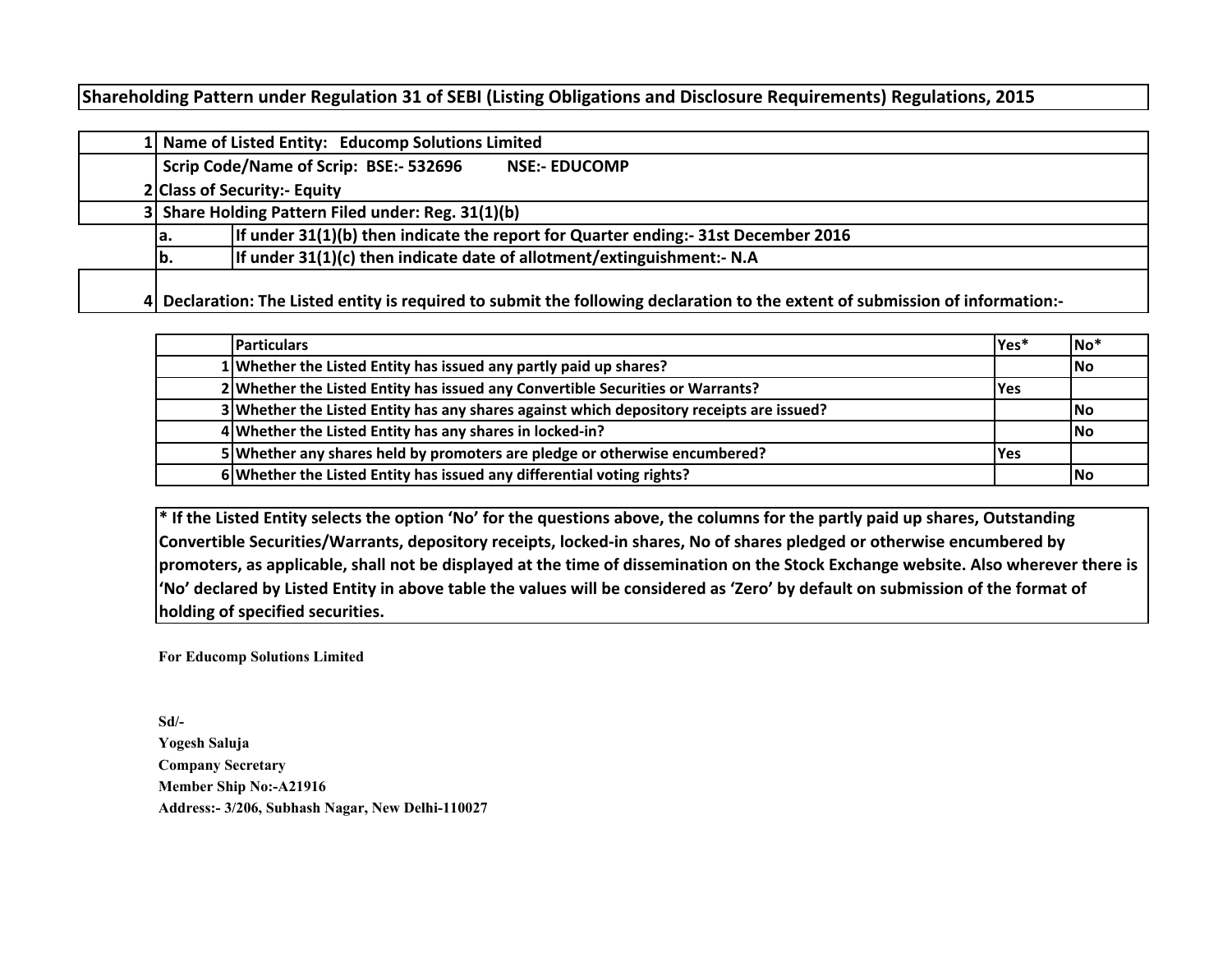#### **Table I - Summary Statement holding of specified securities**

| <b>Category</b> | Category of shareholder       | Number | No. of fully          | No. of                   | No. of                         | Total nos.                  | Shareholding as a Number of Voting Rights held in each class of |                            |                   |                      |                                 | No. of        | Shareholding,                                                                             | Number of Locked in |                                             | <b>Number of Shares</b> |                                     | <b>Number of</b>        |
|-----------------|-------------------------------|--------|-----------------------|--------------------------|--------------------------------|-----------------------------|-----------------------------------------------------------------|----------------------------|-------------------|----------------------|---------------------------------|---------------|-------------------------------------------------------------------------------------------|---------------------|---------------------------------------------|-------------------------|-------------------------------------|-------------------------|
|                 |                               |        | paid up equity Partly |                          | shares                         | shares held                 | % of total no. of securities                                    |                            |                   |                      |                                 | <b>Shares</b> | as a % assuming shares                                                                    |                     |                                             | pledged or otherwise    |                                     | equity shares           |
|                 |                               |        | sharehold shares held | paid-up                  | underlyin                      |                             | shares (calculated                                              |                            |                   |                      |                                 |               | Underlyin full conversion                                                                 |                     |                                             | encumbered              |                                     | held in                 |
|                 |                               | ers    |                       | equity<br>shares<br>held | <b>Depositor</b><br>y Receipts |                             | as per SCRR,<br>1957)                                           | <b>No of Voting Rights</b> |                   |                      | Total as a<br>% of<br>$(A+B+C)$ |               | of convertible<br>Outstandi securities (as a<br>percentage of<br>convertibl diluted share | No. (a)             | As a % of No. (a)<br>total<br><b>Shares</b> |                         | As a % of<br>total<br><b>Shares</b> | dematerialise<br>d form |
|                 |                               |        |                       |                          |                                |                             |                                                                 | Class eg: X                | Class eg: y Total |                      |                                 |               | capital)                                                                                  |                     | held(b)                                     |                         | held(b)                             |                         |
|                 |                               |        |                       |                          |                                |                             |                                                                 |                            |                   |                      |                                 | securities    |                                                                                           |                     |                                             |                         |                                     |                         |
|                 |                               |        |                       |                          |                                |                             |                                                                 |                            |                   |                      |                                 | (including    |                                                                                           |                     |                                             |                         |                                     |                         |
| (1)             | (II)                          | (III)  | (IV)                  | (V)                      | (VI)                           | $(VII) =$<br>(IV)+(V)+ (VI) | (VIII)As a % of<br>$(A+B+C2)$                                   |                            | (IX)              |                      |                                 | (X)           | (XI)= (VII)+(X) As<br>a % of (A+B+C2)                                                     | (XII)               |                                             | (XIII)                  |                                     | (XIV)                   |
| (A)             | Promoter & Promoter Group     |        | 54838245              |                          |                                | 54838245                    | 44.7779                                                         | 54838245                   |                   | 54838245             | 44.7779                         |               | 43.7190                                                                                   | 01                  | 0.0000                                      | 47553645                | 86.7162                             | 54838245                |
| (B)             | Public                        | 132156 | 67628923              |                          |                                | 67628923                    | 55.2221                                                         | 67628923                   |                   | 67628923             | 55.2221                         | 2966175       | 56.2810                                                                                   |                     | 0.0000 NA                                   |                         | <b>NA</b>                           | 67622703                |
| (C)             | Non Promoter - Non Public     |        |                       |                          |                                |                             |                                                                 |                            |                   |                      |                                 |               | 0.0000                                                                                    |                     | 0.0000 NA                                   |                         | <b>NA</b>                           |                         |
| (C1)            | <b>Shares Underlying DRs</b>  |        |                       |                          |                                |                             | 0.0000                                                          |                            |                   |                      | 0.0000                          |               | 0.0000                                                                                    |                     | 0.0000 NA                                   |                         | <b>NA</b>                           |                         |
|                 |                               |        |                       |                          |                                |                             |                                                                 |                            |                   |                      |                                 |               |                                                                                           |                     |                                             |                         |                                     |                         |
| (C2)            | Shares Held By Employee Trust |        |                       |                          |                                |                             | 0.0000                                                          |                            |                   |                      | 0.0000                          |               | 0.0000                                                                                    |                     | 0.0000 NA                                   |                         | <b>NA</b>                           |                         |
|                 | <b>Total</b>                  | 132162 | 122467168             |                          |                                | 122467168                   | 100.0000                                                        | 122467168                  |                   | 0 122467168 100.0000 |                                 | 2966175       | 100.0000                                                                                  |                     | 0.0000                                      | 47553645                | 38.8300                             | 122460948               |

**Note -**Total No. of Bonds - 10, Conversion Price - Rs. 188.62 USD Conv. Rate - 1USD = INR 55.948

Resultant No. of Shares 2966175

#### **For Educomp Solutions Limited**

**Sd/-**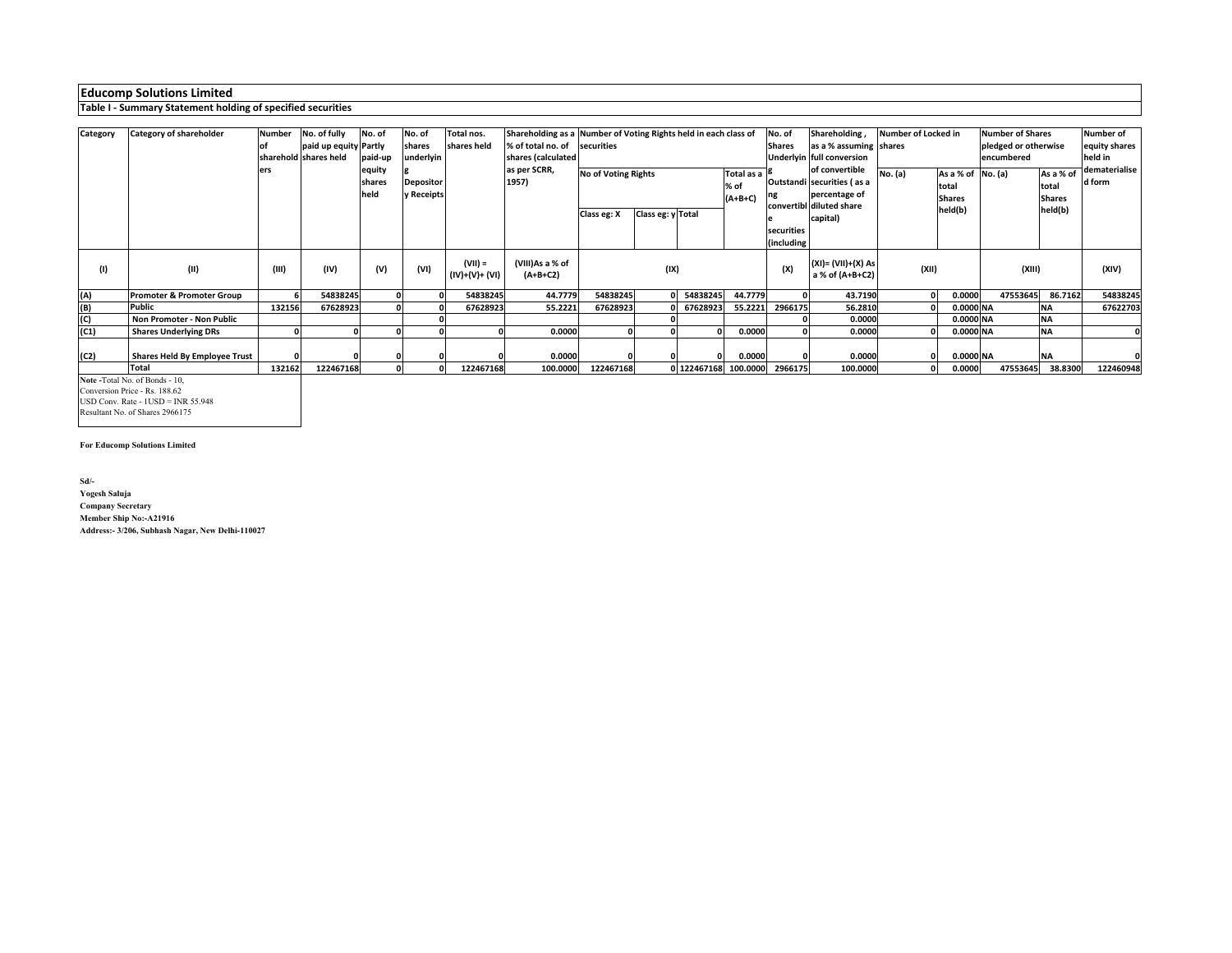**Table II (I)(a)- Statement showing shareholding pattern of the Promoter and Promoter Group**

| Category | Category & Name of                      | PAN  | Nos. of  | No. of fully                    | No. of     | No. of           | Total nos.      |                           |                                   |           | Sharehold Number of Voting Rights held in each class No. of |           |                                        | Sharehold Number of Locked in |       |                   | <b>Number of Shares</b> | <b>Number of</b> |               |  |  |
|----------|-----------------------------------------|------|----------|---------------------------------|------------|------------------|-----------------|---------------------------|-----------------------------------|-----------|-------------------------------------------------------------|-----------|----------------------------------------|-------------------------------|-------|-------------------|-------------------------|------------------|---------------|--|--|
|          | shareholders                            |      |          | sharehold paid up equity Partly |            | shares           | shares held     | ing as a % of securities  |                                   |           |                                                             |           | <b>Shares</b>                          | ing, as a shares              |       |                   | pledged or otherwise    |                  | equity shares |  |  |
|          |                                         |      | ers      | shares held                     | paid-up    | underlyin        |                 | of total                  |                                   |           |                                                             |           | Underlyin %                            |                               |       |                   | encumbered              |                  | held in       |  |  |
|          |                                         |      |          |                                 | equity     |                  |                 | no. of                    | No of Voting Rights<br>Total as a |           |                                                             |           |                                        | assuming No. (a)              |       | As a % of No. (a) |                         | As a % of        | dematerialise |  |  |
|          |                                         |      |          |                                 | shares     | <b>Depositor</b> |                 | shares                    |                                   |           |                                                             | % of      | Outstandi full                         |                               |       | total             |                         | total            | d form        |  |  |
|          |                                         |      |          |                                 | held       | y Receipts       |                 | (calculate                |                                   |           |                                                             | $(A+B+C)$ | ng                                     | conversio                     |       | <b>Shares</b>     |                         | <b>Shares</b>    |               |  |  |
|          |                                         |      |          |                                 |            |                  |                 | d as per                  | Class eg:                         | Class eg: | Total                                                       |           | convertibl n of                        |                               |       | held(b)           |                         | held(b)          |               |  |  |
|          |                                         |      |          |                                 |            |                  |                 | SCRR,                     |                                   |           |                                                             |           |                                        | convertib                     |       |                   |                         |                  |               |  |  |
|          |                                         |      |          |                                 |            |                  |                 | 1957)                     |                                   |           |                                                             |           | securities le<br>(including securities |                               |       |                   |                         |                  |               |  |  |
|          |                                         |      |          |                                 |            |                  |                 |                           |                                   |           |                                                             |           |                                        | $(XI) =$                      |       |                   |                         |                  |               |  |  |
|          |                                         | (II) | (III)    | (IV)                            |            | (VI)             | $(VII) =$       | (VIII) As a<br>% of       |                                   |           |                                                             |           | (X)                                    | $(VII)+(X)$                   | (XII) |                   | (XIII)                  |                  | (XIV)         |  |  |
|          | (1)                                     |      |          |                                 | (V)        |                  | $(IV)+(V)+(VI)$ | $(A+B+C2)$                | (IX)                              |           |                                                             |           |                                        |                               |       | As a % of         |                         |                  |               |  |  |
|          |                                         |      |          |                                 |            |                  |                 |                           |                                   |           |                                                             |           |                                        |                               |       |                   |                         |                  |               |  |  |
|          | Indian<br>Individuals / Hindu Undivided |      |          |                                 |            |                  |                 |                           |                                   |           |                                                             |           |                                        |                               |       |                   |                         |                  |               |  |  |
|          | Family                                  |      |          | 47553645                        |            |                  | 47553645        |                           | 38.8297 47553645                  |           | 0 47553645                                                  | 38.8297   |                                        | 37.9115                       |       | 0.0000            | 47553645                | 100.0000         | 47553645      |  |  |
| (a)      | Shantanu Prakash                        |      |          | 44315205                        | $\Omega$   |                  | 44315205        |                           | 36.1854 44315205                  |           | 4431520                                                     | 36.1854   |                                        | 35.3297                       |       | 0.0000            | 44315205                | 100.000          | 44315205      |  |  |
|          | Anjlee Prakash                          |      |          | 3238440                         |            |                  | 3238440         | 2.6443                    | 3238440                           |           | 3238440                                                     | 2.6443    |                                        | 2.5818                        |       | 0.0000            | 3238440                 | 100.0000         | 3238440       |  |  |
|          | <b>Central Government / State</b>       |      |          |                                 |            |                  |                 |                           |                                   |           |                                                             |           |                                        |                               |       |                   |                         |                  |               |  |  |
| (b)      | Government(s)                           |      |          |                                 |            |                  |                 | 0.0000                    |                                   |           |                                                             | 0.0000    |                                        | 0.0000                        |       | 0.0000            |                         | 0.0000           | 0             |  |  |
| (c)      | <b>Financial Institutions / Banks</b>   |      |          |                                 |            |                  |                 | 0.0000                    |                                   |           |                                                             | 0.0000    |                                        | 0.0000                        |       | 0.0000            |                         | 0.0000           | $\Omega$      |  |  |
| (d)      | Any Other (Specify)                     |      |          | 7284600                         |            |                  | 7284600         | 5.9482                    | 7284600                           |           | 7284600                                                     | 5.9482    |                                        | 5.8075                        |       | 0.0000            |                         | 0.0000           | 7284600       |  |  |
|          | <b>Bodies Corporate</b>                 |      |          | 7284600                         | O          |                  | 7284600         | 5.9482                    | 7284600                           |           | 7284600                                                     | 5.9482    |                                        | 5.8075                        |       | 0.0000            |                         | 0.0000           | 7284600       |  |  |
|          | A P Eduvision Pvt Ltd                   |      |          | 7284600                         | $\Omega$   |                  | 7284600         | 5.9482                    | 7284600                           |           | 7284600                                                     | 5.9482    |                                        | 5.8075                        |       | 0.0000            |                         | 0.0000           | 7284600       |  |  |
|          | Sub Total (A)(1)                        |      |          | 54838245                        |            |                  | 54838245        |                           | 44.7779 54838245                  |           | 54838245                                                    | 44.7779   |                                        | 43.7190                       |       | 0.0000            | 47553645                | 86.7162          | 54838245      |  |  |
|          | Foreign                                 |      |          |                                 |            |                  |                 |                           |                                   |           |                                                             |           |                                        |                               |       |                   |                         |                  |               |  |  |
|          | <b>Individuals (Non-Resident</b>        |      |          |                                 |            |                  |                 |                           |                                   |           |                                                             |           |                                        |                               |       |                   |                         |                  |               |  |  |
|          | Individuals / Foreign                   |      |          |                                 |            |                  |                 |                           |                                   |           |                                                             |           |                                        |                               |       |                   |                         |                  |               |  |  |
| (a)      | Individuals)                            |      | $\Omega$ |                                 |            |                  |                 | 0.0000                    | $\Omega$                          |           |                                                             | 0.0000    |                                        | 0.0000                        |       | 0.0000            |                         | 0.0000           |               |  |  |
| (b)      | Government                              |      |          |                                 | $\sqrt{2}$ |                  |                 | 0.0000                    | $\Omega$                          | n         |                                                             | 0.0000    |                                        | 0.0000                        |       | 0.0000            |                         | 0.0000           |               |  |  |
| (c)      | Institutions                            |      |          |                                 | $\Omega$   |                  |                 | 0.0000                    | $\Omega$                          |           |                                                             | 0.0000    |                                        | 0.0000                        |       | 0.0000            |                         | 0.0000           |               |  |  |
| (d)      | <b>Foreign Portfolio Investor</b>       |      |          |                                 | $\Omega$   |                  |                 | 0.0000                    | $\Omega$                          | n         |                                                             | 0.0000    |                                        | 0.0000                        |       | 0.0000            |                         | 0.0000           |               |  |  |
| (e)      | Any Other (Specify)                     |      |          |                                 |            |                  |                 | 0.0000                    | $\Omega$                          |           |                                                             | 0.0000    |                                        | 0.0000                        |       | 0.0000            |                         | 0.0000           |               |  |  |
|          | Sub Total (A)(2)                        |      |          |                                 |            |                  |                 | 0.0000                    | $\Omega$                          |           |                                                             | 0.0000    |                                        | 0.0000                        |       | 0.0000            |                         | 0.0000           |               |  |  |
|          | <b>Total Shareholding Of Promoter</b>   |      |          |                                 |            |                  |                 |                           |                                   |           |                                                             |           |                                        |                               |       |                   |                         |                  |               |  |  |
|          | And Promoter Group (A)=                 |      |          |                                 |            |                  |                 |                           |                                   |           |                                                             |           |                                        |                               |       |                   |                         |                  |               |  |  |
|          | $(A)(1)+(A)(2)$                         |      | 6        | 54838245                        |            |                  |                 | 54838245 44.7779 54838245 |                                   |           | 0 54838245                                                  | 44.7779   |                                        | 43.7190                       |       | 0.0000            |                         | 47553645 86.7162 | 54838245      |  |  |

**Details of Shares which remain unclaimed may be given hear along with details such as number of shareholders, outstanding shares held in demat/unclaimed suspense account, voting rights which are frozen etc.**

## **Note:**

**(1) PAN would not be displayed on website of Stock Exchange(s)** 

**(2) The term 'Encumbrance' has the same meaning as assigned under regulation 28(3) of SEBI (Substantial Acquisition of Shares and Takeovers) Regulations, 2011.**

**For Educomp Solutions Limited**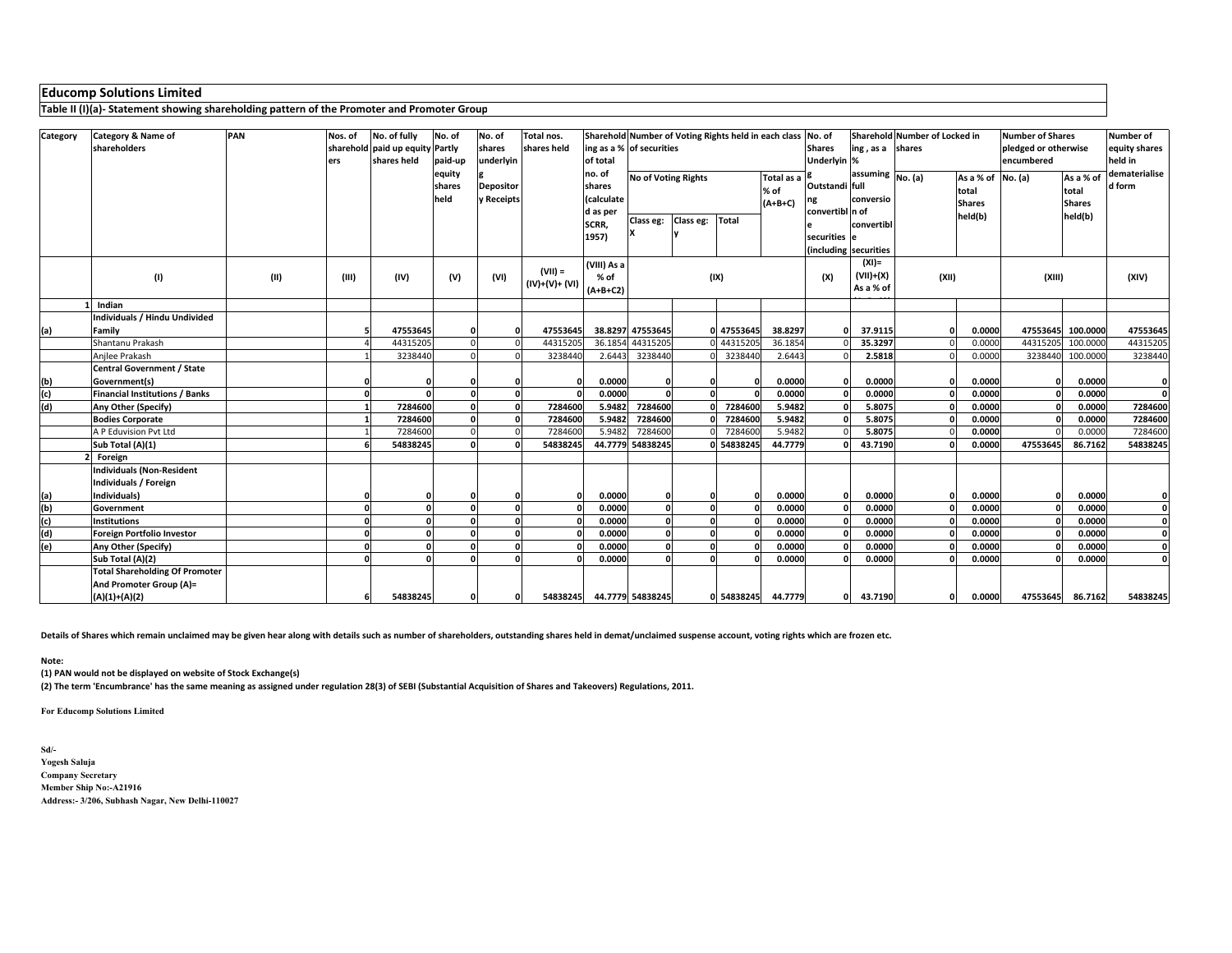#### **Table III - Statement showing shareholding pattern of the Public shareholder**

| Category | Category & Name of                                | PAN  | Nos. of        | No. of fully             | No. of       | No. of               | Total nos.      |             |                  | Sharehold Number of Voting Rights held in each class |              |                        | No. of          |                       | Sharehold Number of Locked in |               | <b>Number of Shares</b> |               | Number of     |
|----------|---------------------------------------------------|------|----------------|--------------------------|--------------|----------------------|-----------------|-------------|------------------|------------------------------------------------------|--------------|------------------------|-----------------|-----------------------|-------------------------------|---------------|-------------------------|---------------|---------------|
|          | shareholders                                      |      |                | sharehold paid up equity | Partly       | shares               | shares held     | ing as a %  | of securities    |                                                      |              |                        | <b>Shares</b>   | ing, as a             | shares                        |               | pledged or otherwise    |               | equity shares |
|          |                                                   |      | ers            | shares held              | paid-up      | underlyin            |                 | of total    |                  |                                                      |              |                        | Underlyin       | %                     |                               |               | encumbered              |               | held in       |
|          |                                                   |      |                |                          | equity       |                      |                 | no. of      |                  | No of Voting Rights<br>Total as a                    |              |                        |                 | assuming              | No. (a)                       | As a % of     | No. (a)                 | As a % of     | dematerialise |
|          |                                                   |      |                |                          | shares       | <b>Depositor</b>     |                 | shares      |                  |                                                      |              | % of                   | Outstandi full  |                       |                               | total         |                         | total         | d form        |
|          |                                                   |      |                |                          | held         | <b>Receipts</b>      |                 | (calculate  |                  |                                                      |              | $(A+B+C)$              | ng              | conversio             |                               | <b>Shares</b> |                         | <b>Shares</b> |               |
|          |                                                   |      |                |                          |              |                      |                 | d as per    |                  | Class eg: X Class eg: y Total                        |              |                        | convertibl n of |                       |                               | held(b)       |                         | held(b)       |               |
|          |                                                   |      |                |                          |              |                      |                 | SCRR.       |                  |                                                      |              |                        |                 | convertibl            |                               |               |                         |               |               |
|          |                                                   |      |                |                          |              |                      |                 | 1957)       |                  |                                                      |              |                        | securities      |                       |                               |               |                         |               |               |
|          |                                                   |      |                |                          |              |                      |                 |             |                  |                                                      |              |                        |                 | (including securities |                               |               |                         |               |               |
|          |                                                   |      |                |                          |              |                      | $(VII) =$       | (VIII) As a |                  |                                                      |              |                        |                 | $(XI) =$              |                               |               |                         |               |               |
|          | (1)                                               | (II) | (III)          | (IV)                     | (V)          | (VI)                 | $(IV)+(V)+(VI)$ | % of        |                  |                                                      | (IX)         |                        | (X)             | $(VII)+(X)$           | (XII)                         |               | (XIII)                  |               | (XIV)         |
|          |                                                   |      |                |                          |              |                      |                 | $(A+B+C2)$  |                  |                                                      |              |                        |                 | As a % of             |                               |               |                         |               |               |
|          | 1 Institutions                                    |      |                |                          |              |                      |                 |             |                  |                                                      |              |                        |                 |                       |                               |               |                         |               |               |
| (a)      | <b>Mutual Fund</b>                                |      | $\mathbf{0}$   |                          | $\mathbf 0$  |                      |                 | 0.0000      | $\mathbf 0$      | $\mathbf{0}$                                         |              | 0.0000<br>$\mathbf{0}$ | $\mathbf 0$     | 0.0000                | 0                             | 0.0000 NA     |                         | <b>NA</b>     | $\mathbf 0$   |
| (b)      | <b>Venture Capital Funds</b>                      |      | $\Omega$       | n                        | $\mathbf 0$  | $\mathbf{r}$         | $\mathbf{r}$    | 0.0000      | $\mathbf 0$      | $\mathbf{o}$                                         | $\mathbf 0$  | 0.0000                 | $\mathbf{0}$    | 0.0000                | 0                             | 0.0000 NA     |                         | <b>NA</b>     | $\mathbf 0$   |
| (c)      | Alternate Investment Funds                        |      | $\mathbf{0}$   | n                        | 0            | $\Omega$             | $\Omega$        | 0.0000      | o                | $\mathbf{o}$                                         | $\mathbf{0}$ | 0.0000                 | ٥I              | 0.0000                | ol                            | 0.0000 NA     |                         | <b>NA</b>     | $\mathbf 0$   |
|          | <b>Foreign Venture Capital</b>                    |      |                |                          |              |                      |                 |             |                  |                                                      |              |                        |                 |                       |                               |               |                         |               |               |
| (d)      | Investors                                         |      |                |                          |              |                      |                 | 0.0000      | n                | $\Omega$                                             | $\mathbf{a}$ | 0.0000                 | n               | 0.0000                | $\Omega$                      | 0.0000 NA     |                         | <b>NA</b>     |               |
| (e)      | Foreign Portfolio Investor                        |      | $\overline{z}$ | 839558                   | 0            | o                    | 839558          | 0.6855      | 839558           | $\mathbf{o}$                                         | 839558       | 0.6855                 | 0               | 0.6693                | 0                             | 0.0000 NA     |                         | <b>NA</b>     | 839558        |
| (f)      | <b>Financial Institutions / Banks</b>             |      | $\overline{z}$ | 734136                   | ol           | $\mathbf{0}$         | 734136          | 0.5995      | 734136           | $\mathbf 0$                                          | 734136       | 0.5995                 | ol              | 0.5853                | o                             | 0.0000 NA     |                         | <b>NA</b>     | 734136        |
| (g)      | <b>Insurance Companies</b>                        |      | $\mathbf{0}$   |                          | o            | $\Omega$             | $\mathbf{r}$    | 0.0000      | $\Omega$         | o                                                    | $\Omega$     | 0.0000                 | $\Omega$        | 0.0000                | 0                             | 0.0000 NA     |                         | <b>NA</b>     | $\mathbf 0$   |
|          |                                                   |      |                |                          |              |                      |                 |             |                  |                                                      |              |                        |                 |                       |                               |               |                         |               |               |
| (h)      | Provident Funds/ Pension Funds                    |      | $\sqrt{2}$     |                          |              |                      |                 | 0.0000      | $\mathbf{r}$     | $\Omega$                                             | $\mathbf{a}$ | 0.0000                 | n               | 0.0000                | $\mathbf{a}$                  | 0.0000 NA     |                         | <b>NA</b>     | $\mathbf 0$   |
| (i)      | Any Other (Specify)                               |      | $\Omega$       |                          | $\mathbf{0}$ |                      |                 | 0.0000      | $\Omega$         | $\mathbf 0$                                          | $\Omega$     | 0.0000                 | ٥l              | 0.0000                | 0                             | 0.0000 NA     |                         | <b>NA</b>     |               |
|          | Sub Total (B)(1)                                  |      | 14             | 1573694                  | $\mathbf 0$  | n                    | 1573694         | 1.2850      | 1573694          | o                                                    | 1573694      | 1.2850                 | $\mathbf 0$     | 1.2546                | o                             | 0.0000 NA     |                         | <b>NA</b>     | 1573694       |
|          | <b>Central Government/ State</b>                  |      |                |                          |              |                      |                 |             |                  |                                                      |              |                        |                 |                       |                               |               |                         |               |               |
|          | Government(s)/ President of                       |      |                |                          |              |                      |                 |             |                  |                                                      |              |                        |                 |                       |                               |               |                         |               |               |
|          | India                                             |      |                |                          |              |                      |                 |             |                  |                                                      |              |                        |                 |                       |                               |               |                         |               |               |
|          | Central Government / State                        |      |                |                          |              |                      |                 |             |                  |                                                      |              |                        |                 |                       |                               |               |                         |               |               |
|          | Government(s)                                     |      |                | 10168                    |              | r                    | 10168           | 0.0083      | 10168            | 0                                                    | 10168        | 0.0083                 | $\mathbf 0$     | 0.0081                | $\mathbf 0$                   | 0.0000 NA     |                         | <b>NA</b>     | 10168         |
|          | Sub Total (B)(2)                                  |      | $\mathbf{1}$   | 10168                    | o            | $\Omega$             | 10168           | 0.0083      | 10168            | o                                                    | 10168        | 0.0083                 | 0               | 0.0081                | o                             | 0.0000 NA     |                         | <b>NA</b>     | 10168         |
|          | <b>Non-Institutions</b>                           |      |                |                          |              |                      |                 |             |                  |                                                      |              |                        |                 | 0.0000                |                               |               |                         |               |               |
| (a)      | <b>Individuals</b>                                |      | 128087         | 52619517                 | οl           | $\mathbf{r}$         | 52619517        |             | 42.9662 52619517 |                                                      | 0 52619517   | 42.9662                | n               | 41.9502               | o                             | 0.0000 NA     |                         | <b>NA</b>     | 52613297      |
|          | Individual shareholders                           |      |                |                          |              |                      |                 |             |                  |                                                      |              |                        |                 |                       |                               |               |                         |               |               |
|          | holding nominal share capital up                  |      |                |                          |              |                      |                 |             |                  |                                                      |              |                        |                 |                       |                               |               |                         |               |               |
|          | to Rs. 2 lakhs.                                   |      | 128074         | 49869581                 | $\Omega$     | C                    | 49869581        |             | 40.7208 49869581 |                                                      | 0 49869581   | 40.7208                | $\Omega$        | 39.7578               | O                             | 0.0000 NA     |                         | <b>NA</b>     | 49863361      |
|          | ii. Individual shareholders                       |      |                |                          |              |                      |                 |             |                  |                                                      |              |                        |                 |                       |                               |               |                         |               |               |
|          | holding nominal share capital in                  |      |                |                          |              |                      |                 |             |                  |                                                      |              |                        |                 |                       |                               |               |                         |               |               |
|          | excess of Rs. 2 lakhs.                            |      | 13             | 2749936                  |              |                      | 2749936         | 2.2454      | 2749936          | $\mathbf 0$                                          | 2749936      | 2.2454                 |                 | 2.1923                | $\Omega$                      | 0.0000 NA     |                         | <b>NA</b>     | 2749936       |
| (b)      | <b>NBFCs registered with RBI</b>                  |      | $\mathbf 0$    |                          | $\mathbf 0$  | $\mathbf{a}$         |                 | 0.0000      | $\mathbf{0}$     | $\mathbf 0$                                          | $\mathbf 0$  | 0.0000                 | ٥l              | 0.0000                | o                             | 0.0000 NA     |                         | <b>NA</b>     | O             |
| (c)      | <b>Employee Trusts</b>                            |      | $\Omega$       |                          | ol           | $\mathfrak{a}$       | $\Omega$        | 0.0000      | $\mathbf{o}$     | o                                                    | $\mathbf{0}$ | 0.0000                 | ٥I              | 0.0000                | ol                            | 0.0000 NA     |                         | <b>NA</b>     | $\mathbf 0$   |
|          |                                                   |      |                |                          |              |                      |                 |             |                  |                                                      |              |                        |                 |                       |                               |               |                         |               |               |
|          | <b>Overseas Depositories(holding</b>              |      |                |                          |              |                      |                 |             |                  |                                                      |              |                        |                 |                       |                               |               |                         |               |               |
| (d)      | DRs) (balancing figure)                           |      |                |                          |              |                      |                 | 0.0000      |                  |                                                      |              | 0.0000                 | O               | 0.0000                | $\mathbf 0$                   | 0.0000 NA     |                         | <b>NA</b>     |               |
| (e)      | Any Other (Specify)                               |      | 4054           | 13425544                 | $\mathbf 0$  | $\mathbf{r}$         | 13425544        |             | 10.9626 13425544 |                                                      | 0 13425544   | 10.9626                | 2966175         | 13.0681               | 0                             | 0.0000 NA     |                         | <b>NA</b>     | 13425544      |
|          | Trusts                                            |      | 5              | 55141                    | $\mathbf{0}$ | o                    | 55141           | 0.0450      | 55141            | $\mathbf{0}$                                         | 55141        | 0.0450                 | $\Omega$        | 0.0440                | o                             | 0.0000 NA     |                         | <b>NA</b>     | 55141         |
|          | Hindu Undivided Family                            |      | 2026           | 1918749                  | o            | $\Omega$<br>$\Omega$ | 1918749         | 1.5667      | 1918749          | o                                                    | 1918749      | 1.5667                 | $\mathbf{0}$    | 1.5297                | o                             | 0.0000 NA     |                         | <b>NA</b>     | 1918749       |
|          | <b>Foreign Corporate Bodies</b>                   |      | $\mathbf{1}$   | 1823545                  | ٥l           |                      | 1823545         | 1.4890      | 1823545          | $\mathbf{0}$                                         | 1823545      | 1.4890                 | 2966175         | 3.8185                | ol                            | 0.0000 NA     |                         | <b>NA</b>     | 1823545       |
|          |                                                   |      |                |                          |              |                      |                 |             |                  |                                                      |              |                        |                 |                       |                               |               |                         |               |               |
|          | Societe De Promotion Et De                        |      |                |                          |              |                      |                 |             |                  |                                                      |              |                        |                 |                       |                               |               |                         |               |               |
|          | Participation Pour La Cooperation                 |      |                | 1823545                  |              |                      | 1823545         | 1.4890      | 1823545          | $\overline{0}$                                       | 1823545      | 1.4890                 |                 | 1.4538                | $\Omega$                      | 0.0000 NA     |                         |               | 1823545       |
|          | Economique Sa (Proparco)<br>INTERNATIONAL FINANCE |      |                |                          |              |                      |                 |             |                  |                                                      |              |                        |                 |                       |                               |               |                         | NA            |               |
|          | CORPORATION*                                      |      |                |                          |              |                      |                 | 0.0000      | $\mathbf{0}$     |                                                      | $\Omega$     | 0.0000                 | 2966175         | 2.3647                | $\Omega$                      | 0.0000 NA     |                         | NA            | $\Omega$      |
|          |                                                   |      |                |                          |              |                      | $\Omega$        |             | $\Omega$         |                                                      |              |                        |                 |                       |                               |               |                         |               |               |
|          | Non Resident Indians (Non                         |      |                |                          |              |                      |                 |             |                  |                                                      |              |                        |                 |                       |                               |               |                         |               |               |
|          | Repat)                                            |      | 228            | 254763                   |              |                      | 254763          | 0.2080      | 254763           | $\mathbf{0}$                                         | 254763       | 0.2080                 | $\mathbf 0$     | 0.2031                | o                             | 0.0000 NA     |                         | <b>NA</b>     | 254763        |
|          | Non Resident Indians (Repat)                      |      | 769            | 1445699                  | o            | C                    | 1445699         | 1.1805      | 1445699          | ol                                                   | 1445699      | 1.1805                 | ol              | 1.1526                | o                             | 0.0000 NA     |                         | <b>NA</b>     | 1445699       |
|          | <b>Clearing Member</b>                            |      | 225            | 1071390                  | $\mathbf{0}$ | o                    | 1071390         | 0.8748      | 1071390          | $\mathbf{o}$                                         | 1071390      | 0.8748                 | $\mathbf 0$     | 0.8542                | 0                             | 0.0000 NA     |                         | <b>NA</b>     | 1071390       |
|          | <b>Bodies Corporate</b>                           |      | 800            | 6856257                  | οl           | $\mathbf{0}$         | 6856257         | 5.5984      | 6856257          | o                                                    | 6856257      | 5.5984                 | n               | 5.4661                | o                             | 0.0000 NA     |                         | <b>NA</b>     | 6856257       |
|          | Sub Total (B)(3)                                  |      | 132141         | 66045061                 | οl           | $\mathfrak{a}$       | 66045061        | 53.9288     | 66045061         |                                                      | 0 66045061   | 53.9288                | 2966175         | 55.0183               | o                             | 0.0000 NA     |                         | <b>NA</b>     | 66038841      |
|          | Total Public Shareholding (B)=                    |      |                |                          |              |                      |                 |             |                  |                                                      |              |                        |                 |                       |                               |               |                         |               |               |
|          | $(B)(1)+(B)(2)+(B)(3)$                            |      | 132156         | 67628923                 | οl           | o                    | 67628923        |             | 55.2221 67628923 |                                                      | 0 67628923   | 55.2221                | 2966175         | 56,2810               | $\Omega$                      | 0.0000 NA     |                         | <b>NA</b>     | 67622703      |
|          |                                                   |      |                |                          |              |                      |                 |             |                  |                                                      |              |                        |                 |                       |                               |               |                         |               |               |

Details of the shareholders acting as persons in Concert including their Shareholding (No. and %):<br>Details of Shares which remain undaimed may be given hear along with details such as number of shareholders, outstanding sh

harehol lo. of Shares

<sup>3</sup> <sup>750</sup> \* PAN of the same is not available as the same is exempted from holding PAN

**Note:** 

**(1) PAN would not be displayed on website of Stock Exchange(s).** 

**(2) The above format needs to be disclosed along with the name of following persons:Institutions/Non Institutions holding more than 1% of total number of shares**

**(3) W.r.t. the information pertaining to Depository Receipts, the same may be disclosed in the respective columns to the extent information available and the balance to be disclosed as held by custodian.**

**For Educomp Solutions Limited**